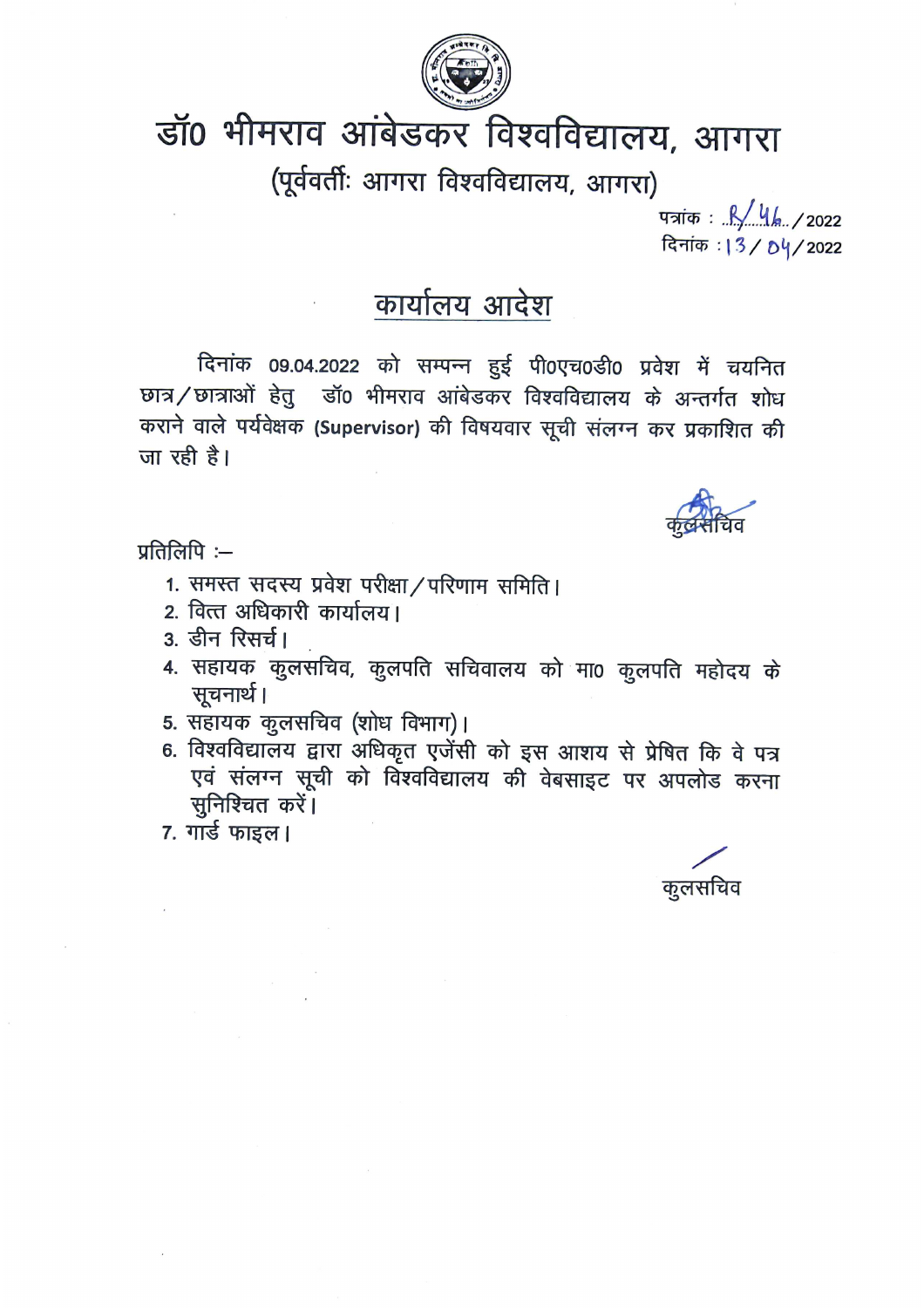### Dr. Bhimrao Ambedkar University, Agra

(Confidential Unit of Research)

#### Supervisor Vacant Seats Subject wise List

| <b>Faculty of Agricultural</b> |  |  |  |  |
|--------------------------------|--|--|--|--|
|                                |  |  |  |  |

|                                                                                                                                                      |                |                               | Patuny of Agritunui ai<br><b>Agricultural Zoology &amp; Entomology</b> |                                   |                          |
|------------------------------------------------------------------------------------------------------------------------------------------------------|----------------|-------------------------------|------------------------------------------------------------------------|-----------------------------------|--------------------------|
|                                                                                                                                                      | No.            | <b>Name of Supervisor</b>     | <b>Designation</b>                                                     | College                           | <b>No. of Seats</b>      |
|                                                                                                                                                      | $\mathbf{1}$   | Dr. Manish Kumar Yogi         | <b>Assistant Professor</b>                                             | Narain P.G. College, Shikohabad   | 2                        |
|                                                                                                                                                      | $\overline{c}$ | Dr. Sitanshu                  | Assistant Professor                                                    | R. B. S. College, Bichpuri Agra   | $\overline{4}$           |
| S. No.<br>1<br>$\overline{c}$<br>3<br>4<br>5<br>6<br>7<br>8<br>9<br>10<br>11<br>12<br>13<br>14<br>15<br>16<br>17<br>18<br>19<br>20<br>21<br>22<br>23 |                |                               |                                                                        |                                   |                          |
|                                                                                                                                                      |                |                               | <b>Agricultural Chemistry &amp; Soil Science</b>                       |                                   |                          |
|                                                                                                                                                      | No.            | <b>Name of Supervisor</b>     | <b>Designation</b>                                                     | College                           | No. of Seats             |
|                                                                                                                                                      | $\mathbf{1}$   | Dr. Yogesh Singh              | Assistant Professor                                                    | R. B. S. College , Bichpuri, Agra | 2                        |
|                                                                                                                                                      | $\overline{c}$ | Dr Manoj Pandey               | <b>Assistant Professor</b>                                             | R. B. S. College , Bichpuri, Agra | $\mathbf{1}$             |
|                                                                                                                                                      | 3              | Dr Than Singh                 | Assistant Professor                                                    | R. B. S. College , Bichpuri, Agra | 4                        |
|                                                                                                                                                      | 4              | Dr Vipin Kumar                | Associate Professor                                                    | R. B. S. College , Bichpuri, Agra | 3                        |
|                                                                                                                                                      |                |                               | <b>Agronomy</b>                                                        |                                   |                          |
|                                                                                                                                                      | No.            | <b>Name of Supervisor</b>     | <b>Designation</b>                                                     | College                           | No. of Seats             |
|                                                                                                                                                      | 1              | Dr. Sant Bahadur Singh        | Associate Professor                                                    | R. B. S. College , Bichpuri, Agra | 2                        |
|                                                                                                                                                      | $\overline{2}$ | Dr. Uma                       | <b>Assistant Professor</b>                                             | R. B. S. College , Bichpuri, Agra | $\overline{\mathcal{L}}$ |
|                                                                                                                                                      | $\mathfrak{Z}$ | Dr. Rajvir Singh              | Associate Professor                                                    | R. B. S. College , Bichpuri, Agra | $\overline{c}$           |
|                                                                                                                                                      | $\overline{4}$ | Dr. Deepak Singh Chhonker     | Assistant Professor                                                    | R. B. S. College , Bichpuri, Agra | $\boldsymbol{2}$         |
|                                                                                                                                                      | 5              | Dr. Vivek                     | Associate Professor                                                    | Narain P.G. College, Shikohabad   | 6                        |
|                                                                                                                                                      | 6              | Dr. Manish Singh              | Associate Professor                                                    | R. B. S. College , Bichpuri, Agra | 6                        |
|                                                                                                                                                      |                |                               |                                                                        |                                   |                          |
|                                                                                                                                                      |                |                               | <b>Animal Husbandry and Dairying</b>                                   |                                   |                          |
|                                                                                                                                                      | No.            | <b>Name of Supervisor</b>     | <b>Designation</b>                                                     | College                           | No. of Seats             |
|                                                                                                                                                      | $\mathbf{1}$   | Dr. Pawan Kumar Singh         | Associate Professor                                                    | R. B. S. College , Bichpuri, Agra | 4                        |
|                                                                                                                                                      | $\overline{c}$ | Dr. Kishan Pal Singh          | Associate Professor                                                    | R. B. S. College , Bichpuri, Agra | 2                        |
|                                                                                                                                                      | $\mathfrak{Z}$ | Dr Rajeev Kumar               | Associate Professor                                                    | R.B.S. College, Bichpuri, Agra,   | 6                        |
|                                                                                                                                                      | $\overline{4}$ | Dr Bhimsen                    | Associate Professor                                                    | R.B.S. College, Bichpuri, Agra,   | 4                        |
|                                                                                                                                                      | 5              | Dr Laxman Singh               | Associate Professor                                                    | R.B.S. College, Bichpuri, Agra,   | 1                        |
|                                                                                                                                                      | 6              | Dr. Ram Babu Singh            | Associate Professor                                                    | Narain P.G. College, Shikohabad   | 5                        |
|                                                                                                                                                      |                |                               | Horticulture                                                           |                                   |                          |
|                                                                                                                                                      | No.            | <b>Name of Supervisor</b>     | <b>Designation</b>                                                     | College                           | No. of Seats             |
|                                                                                                                                                      | 1              | Dr Yatendra Singh             | <b>Assistant Professor</b>                                             | R. B. S. College , Bichpuri, Agra | 4                        |
|                                                                                                                                                      | $\overline{2}$ | Dr. Gyanendra Kumar Singh     | Associate Professor                                                    | R. B. S. College , Bichpuri, Agra | 1                        |
|                                                                                                                                                      | 3              | Dr. Vishwa Nath               | Assistant Professor                                                    | R.B.S. College, Bichpuri, Agra,   | 1                        |
|                                                                                                                                                      |                |                               | <b>Agricultural Economics</b>                                          |                                   |                          |
|                                                                                                                                                      | No.            | <b>Name of Supervisor</b>     | <b>Designation</b>                                                     | College                           | No. of Seats             |
|                                                                                                                                                      | 1              | Dr. Rakesh Kumar Kulshreshtha | Assistant Professor                                                    | R. B. S. College , Bichpuri, Agra | 2                        |
|                                                                                                                                                      | $\sqrt{2}$     | Dr. Ranvijay Singh            | Assistant Professor                                                    | R. B. S. College , Bichpuri, Agra | 4                        |
| 24                                                                                                                                                   | 3              | Dr. Jai Prakash Srivastava    | <b>Assistant Professor</b>                                             | R.B.S. College, Bichpuri, Agra,   | 4                        |
| 25                                                                                                                                                   | $\overline{4}$ | Dr. Subhash Chandra           | <b>Assistant Professor</b>                                             | B. V. R. I. Bichpuri, Agra        | $\overline{2}$           |
|                                                                                                                                                      |                |                               | <b>Plant Breeding &amp; Genetics</b>                                   |                                   |                          |
|                                                                                                                                                      | No.            | <b>Name of Supervisor</b>     | <b>Designation</b>                                                     | College                           | No. of Seats             |
| 26                                                                                                                                                   | -1             | Dr. Manoj Kumar Srivastav     | Associate Professor                                                    | Narain P.G. College, Shikohabad   | 2                        |
|                                                                                                                                                      |                |                               | <b>Plant Pathology</b>                                                 |                                   |                          |
|                                                                                                                                                      | No.            | <b>Name of Supervisor</b>     | <b>Designation</b>                                                     | College                           | No. of Seats             |
| 27                                                                                                                                                   | 1              | Dr. Sangeeta Pandey           | Associate Professor                                                    | Narain P.G. College, Shikohabad   | 4                        |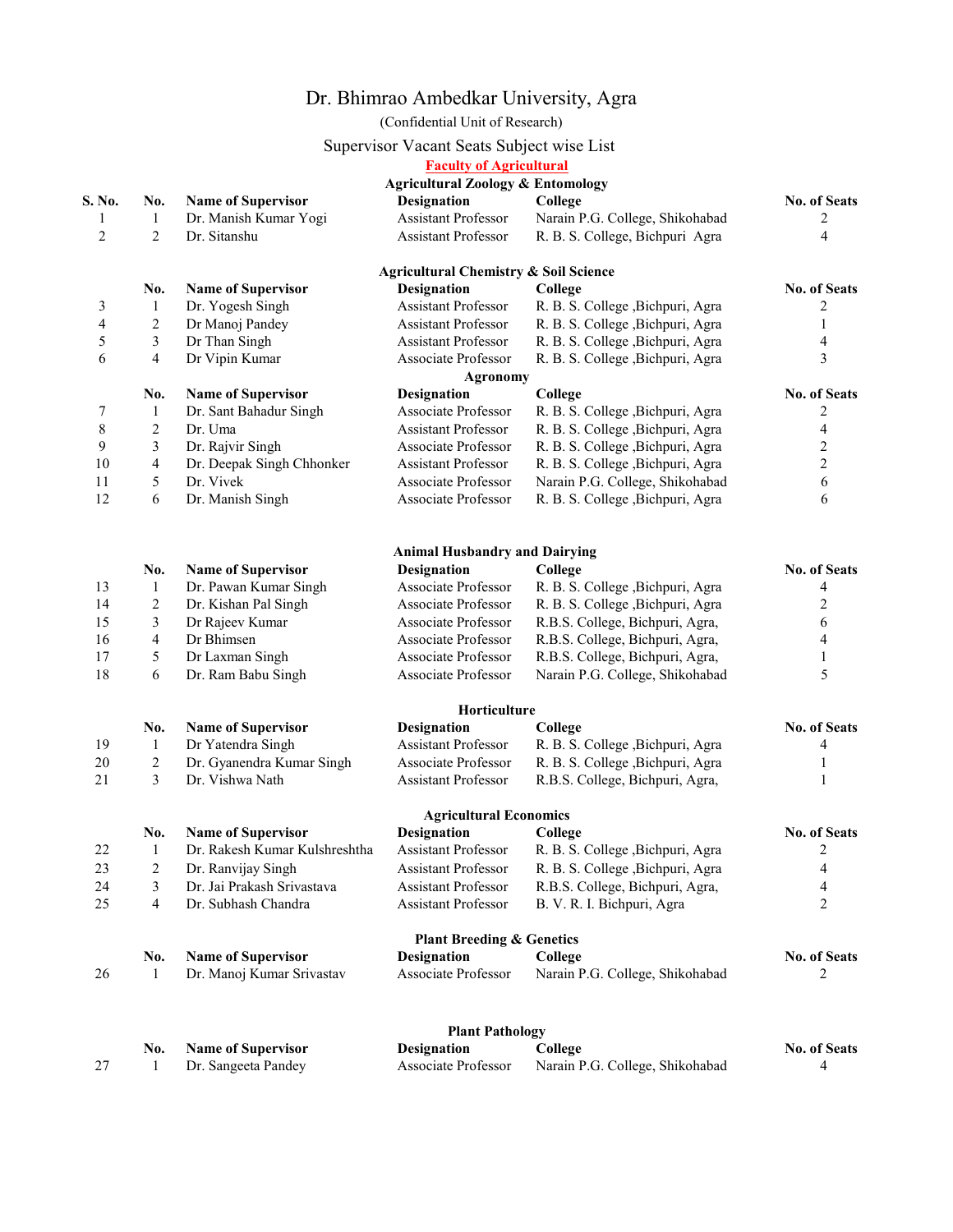#### Faculty of Life Science

|    |                         |                           | <b>Botany</b>              |                                                                  |                         |
|----|-------------------------|---------------------------|----------------------------|------------------------------------------------------------------|-------------------------|
|    | No.                     | <b>Name of Supervisor</b> | <b>Designation</b>         | College                                                          | <b>No. of Seats</b>     |
| 28 | $\mathbf{1}$            | Dr. Ashish Tejasvi        | Asstt. Professor           | Agra College, Agra                                               |                         |
| 29 | $\overline{c}$          | Dr. Sarika Yadav          | Asstt. Professor           | Agra College, Agra                                               | 1                       |
| 30 | 3                       | Dr. Shyam Govind Singh    | Asstt. Professor           | Agra College, Agra                                               | $\mathbf{2}$            |
| 31 | $\overline{4}$          | Dr. Anuradha Negi         | Asstt. Professor           | Agra College, Agra                                               | $\overline{2}$          |
| 32 | 5                       | Dr. Savita Singh          | Asstt. Professor           | Babu Shivnath Agrawal College Mathura                            | $\mathbf{1}$            |
| 33 | 6                       | Dr Sanjay Kumar Kataria   | Associate Professor        | Babu Shivnath Agrawal College Mathura                            | 6                       |
| 34 | 7                       | Dr. Shriniwas             | Associate Professor        | Govt. Degree College Kursanda, Sadabad<br>Firozabad              | 6                       |
| 35 | 8                       | Dr Sweety Singh           | Asstt. Professor           | Narain PG College, Shikohabad                                    | $\mathbf{2}$            |
| 36 | 9                       | Dr.Sakshi Walker          | Asstt. Professor           | St.John's College, Agra                                          | $\overline{c}$          |
| 37 | 10                      | Dr Neeta Rani             | <b>Assistant Professor</b> | Agra College, Agra                                               | $\overline{c}$          |
| 38 | 11                      | Dr. Divya Agarwal         | <b>Assistant Professor</b> | Agra College, Agra                                               | $\boldsymbol{2}$        |
| 39 | 12                      | Dr. Samuel Gorden Singh   | Associate Professor        | St. John's College, Agra                                         | $\mathbf{1}$            |
| 40 | 13                      | Dr. Santosh Kumar         | Associate Professor        | Govt. Girls Degree College, Kurawali,<br>Mainpuri                | $\overline{2}$          |
| 41 | 14                      | Dr. Suresh Kumar          | Assistant Professor        | Govt. P.G. College, Fatehabad, Agra                              | 2                       |
| 42 | 15                      | Dr. Yashasvita Chauhan    | <b>Assistant Professor</b> | Agra College, Agra                                               | $\overline{\mathbf{4}}$ |
| 43 | 16                      | Dr.Krishan Pratap Singh   | Associate Professor        | R.B.S. College, Agra                                             | $\overline{2}$          |
|    |                         |                           | Zoology                    |                                                                  |                         |
|    | No.                     | <b>Name of Supervisor</b> | <b>Designation</b>         | College                                                          | No. of Seats            |
| 44 | 1                       | Prof. P. K. Singh         | Professor                  | School of Life Science, Dr. Bhimrao<br>Ambedkar University, Agra | 2                       |
| 45 | $\overline{c}$          | Dr. Jinesh Kumar Singh    | Asstt. Professor           | Agra College, Agra                                               | 2                       |
| 46 | 3                       | Dr. Suman Kapoor          | Associate Professor        | Agra College, Agra                                               | $\mathbf{1}$            |
| 47 | $\overline{\mathbf{4}}$ | Dr. Sonal Singh           | Asstt. Professor           | Agra College, Agra                                               | $\sqrt{2}$              |
| 48 | 5                       | Dr. Vishwa Kant           | Associate Professor        | Agra College, Agra                                               | $\overline{\mathbf{4}}$ |
| 49 | 6                       | Dr. Umesh Shukla          | Associate Professor        | Agra College, Agra                                               | $\overline{3}$          |
| 50 | 7                       | Dr. Keshav Singh          | Asstt. Professor           | Agra College, Agra                                               | 4                       |
| 51 | 8                       | Dr. Praveen Kumar         | Asstt. Professor           | Babu Shivnath Agrawal College Mathura                            | 4                       |
| 52 | 9                       | Dr. Praveen Kumar Agrawal | Associate Professor        | Babu Shivnath Agrawal College Mathura                            | 6                       |
| 53 | 10                      | Dr Manish Kumar           | Asstt. Professor           | Narain PG College, Shikohabad                                    | 4                       |
| 54 | 11                      | Dr. Ravi Kumar            | Associate Professor        | Narain PG College, Shikohabad                                    | 6                       |
| 55 | 12                      | Dr. Himanshu Yadav        | Asstt. Professor           | R. B. S. College, Agra                                           | $\mathbf{2}$            |
| 56 | 13                      | Dr. Shyam Gupta           | Asstt. Professor           | R. B. S. College, Agra                                           | 3                       |
| 57 | 14                      | Dr. Kamal Singh           | Associate Professor        | R. B. S. College, Agra                                           | 4                       |
| 58 | 15                      | Dr. Vivek Singh           | Asstt. Professor           | R. B. S. College, Agra                                           | 4                       |
| 59 | 16                      | Dr. Deepshikha Viola Das  | Asstt. Professor           | St.John's College, Agra                                          | 2                       |
| 60 | 17                      | Dr. Dinesh Lal            | Associate Professor        | St.John's College, Agra                                          | $\overline{c}$          |
| 61 | 18                      | Dr. J Andrew              | Associate Professor        | St.John's College, Agra                                          | 5                       |
| 62 | 19                      | Dr. Mitra Pal Singh       | Assistant Professor        | Paliwal P.G. College Shikohabad<br>Firozabad                     | 2                       |
| 63 | 20                      | Dr. Praveen Ojha          | Assistant Professor        | K.R P.G. College, Mathura                                        | 4                       |
| 64 | 21                      | Dr. Raj Vir Singh Ojha    | Associate Professor        | R.B.S. College, Agra                                             | 6                       |
|    |                         |                           |                            |                                                                  |                         |

|    |     | <b>Environmental Science</b> |                    |                                     |                     |  |  |
|----|-----|------------------------------|--------------------|-------------------------------------|---------------------|--|--|
|    | No. | <b>Name of Supervisor</b>    | <b>Designation</b> | College                             | <b>No. of Seats</b> |  |  |
| 65 |     | Professor Bhupendra Swarup   | Professor          | School of Life Science, Dr. Bhimrao |                     |  |  |
|    |     | Sharma                       |                    | Ambedkar University, Agra           |                     |  |  |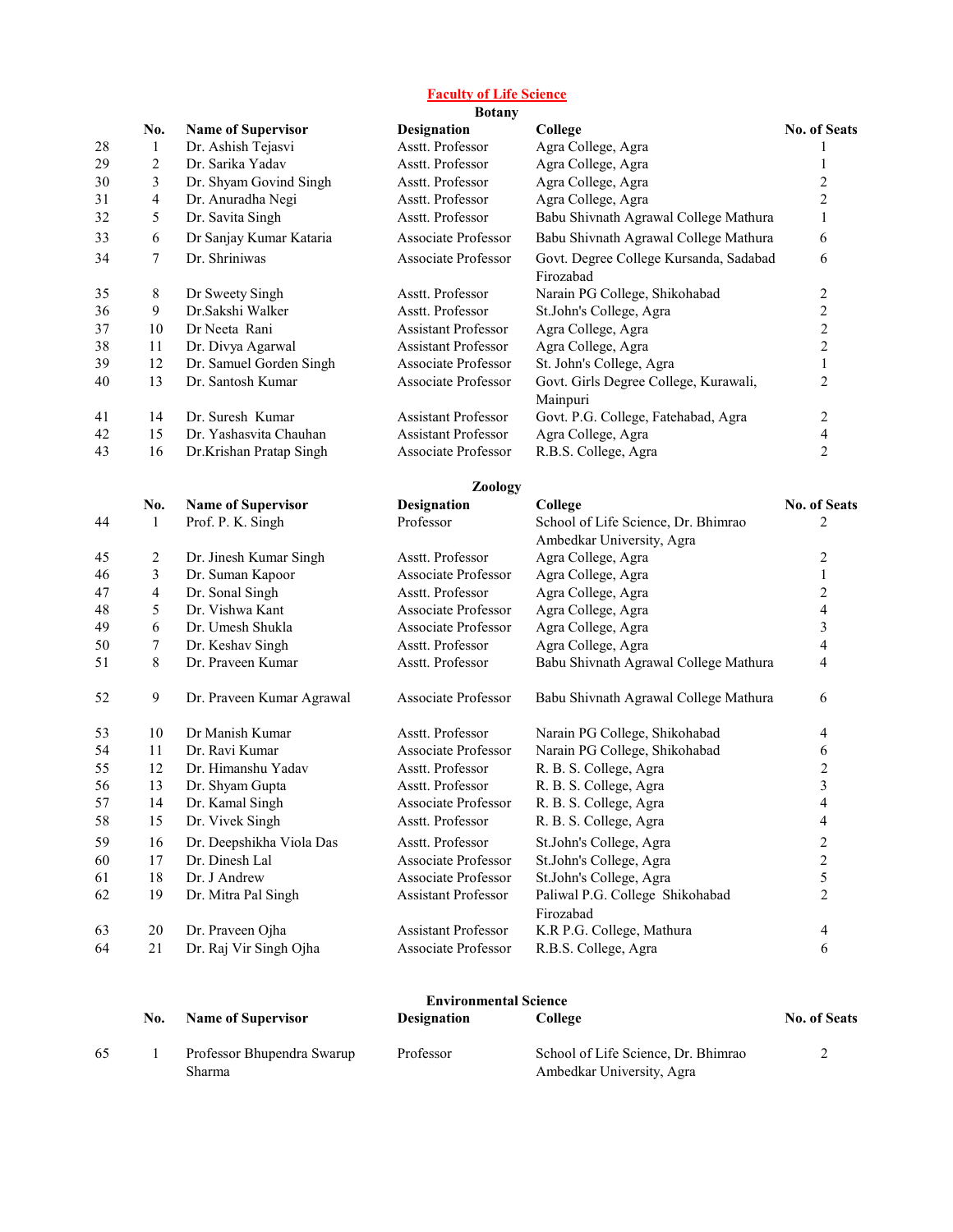|    |                |                                               | Microbiology                                     |                                                |                         |
|----|----------------|-----------------------------------------------|--------------------------------------------------|------------------------------------------------|-------------------------|
|    | No.            | <b>Name of Supervisor</b>                     | <b>Designation</b>                               | College                                        | No. of Seats            |
| 66 | 1              | Dr. Ankur Gupta                               | <b>Assistant Professor</b>                       | School of Life Science, Dr. Bhimrao            | 2                       |
|    |                |                                               |                                                  | Ambedkar University, Agra                      |                         |
| 67 | $\overline{2}$ | Dr. Surabhi Mahajan                           | Assistant Professor                              | School of Life Science, Dr. Bhimrao            | 2                       |
|    |                |                                               |                                                  | Ambedkar University, Agra                      |                         |
|    |                |                                               | Biochemistry                                     |                                                |                         |
|    | No.            | <b>Name of Supervisor</b>                     | Designation                                      | College                                        | <b>No. of Seats</b>     |
| 68 | 1              | Dr. Udita Tiwari                              | <b>Assistant Professor</b>                       | School of Life Science, Dr. Bhimrao            | 2                       |
|    |                |                                               |                                                  | Ambedkar University, Agra                      |                         |
|    |                |                                               |                                                  |                                                |                         |
|    |                |                                               | Biotechnology                                    |                                                |                         |
| 69 | No.<br>1       | <b>Name of Supervisor</b><br>Dr. Avnish Kumar | <b>Designation</b><br><b>Assistant Professor</b> | College<br>School of Life Science, Dr. Bhimrao | No. of Seats<br>2       |
|    |                |                                               |                                                  | Ambedkar University, Agra                      |                         |
| 70 | $\overline{2}$ | Dr. Monika Asthana                            | <b>Assistant Professor</b>                       | School of Life Science, Dr. Bhimrao            | 1                       |
|    |                |                                               |                                                  | Ambedkar University, Agra                      |                         |
|    |                |                                               | <b>Faculty of Commerce</b>                       |                                                |                         |
|    |                |                                               | <b>Accounts &amp; Law</b>                        |                                                |                         |
|    | No.            | <b>Name of Supervisor</b>                     | <b>Designation</b>                               | College                                        | <b>No. of Seats</b>     |
| 71 | 1              | Dr. Bheem Sen Yadav                           | Associate Professor                              | A.K.(PG) College, Shikohabad, Firozabad        | 5                       |
| 72 | 2              | Dr. Anil Saxena                               | Associate Professor                              | K. R. PG College, Mathura                      | 3                       |
| 73 | 3              | Dr. Naveen Agrawal                            | Asstt. Professor                                 | K. R. PG College, Mathura                      | 4                       |
| 74 | 4              | Dr. Hanuman Prasad Malonia                    | Associate Professor                              | S. R. K. PG College, Firozabad                 | 1                       |
| 75 | 5              | Dr. Yashpal Singh                             | Asstt. Professor                                 | S. R. K. PG College, Firozabad                 | 4                       |
| 76 | 6              | Dr. Rachita Sharma                            | Asstt. Professor                                 | St.John's College, Agra                        | 3                       |
| 77 | 7              | Dr. Sanjeev Sharma                            | Associate Professor                              | St.John's College, Agra                        | $\overline{\mathbf{4}}$ |
| 78 | $8\,$          | Dr. Naveen Agrawal                            | <b>Assistant Professor</b>                       | K.R P.G. College, Mathura                      | 4                       |
| 79 | 9              | Dr. Sumit Chandra                             | <b>Assistant Professor</b>                       | Government Degree College, Mant,               | $\overline{2}$          |
|    |                |                                               |                                                  | Mathura                                        |                         |
|    |                |                                               | <b>Applied Business Economics</b>                |                                                |                         |
|    | No.            | <b>Name of Supervisor</b>                     | <b>Designation</b>                               | College                                        | No. of Seats            |
| 80 | 1              | Dr. Rajiv Agrawal                             | Associate Professor                              | S. R. K. PG College, Firozabad                 | 6                       |
| 81 | 2              | Dr. Raju Thomas                               | Asstt. Professor                                 | St.John's College, Agra                        | 4                       |
| 82 | 3              | Dr. (Mrs.) Mridula Singhal                    | Associate Professor                              | R. B. S. College, Agra                         | 1                       |
|    |                |                                               | <b>Business Administration</b>                   |                                                |                         |
|    | No.            | <b>Name of Supervisor</b>                     | <b>Designation</b>                               | College                                        | <b>No. of Seats</b>     |
| 83 | 1              | Dr. Kamna Dhawan                              | <b>Assistant Professor</b>                       | Baikunthi Devi Kanya Mahavidyalaya,<br>Agra    | 2                       |
| 84 | 2              | Dr. Govind Chawla                             | Asstt. Professor                                 | Govt. Degree College Kursanda, Sadabad         | 4                       |
| 85 | 3              | Dr. Ravi Maheshwari                           | Associate Professor                              | Firozabad<br>S. R. K. PG College, Firozabad    | 3                       |
| 86 | $\overline{4}$ | Dr. Rohit Sinha                               | Asstt. Professor                                 | St.John's College, Agra                        | 3                       |
| 87 | 5              | Dr. Vidhu Grace Noel                          | Asstt. Professor                                 | St.John's College, Agra                        | 4                       |
|    |                |                                               |                                                  |                                                |                         |
|    |                |                                               | <b>Faculty of Science</b>                        |                                                |                         |
|    | No.            | <b>Name of Supervisor</b>                     | <b>Physics</b><br><b>Designation</b>             | College                                        | No. of Seats            |
| 88 | 1              | Prof (Dr) B. P. Singh                         | Professor                                        | Institue of Basic Science, Dr. Bhimrao         | 3                       |

89 2 Prof. Bindu Shekhar Sharma Professor Institue of Basic Science, Dr. Bhimrao

Ambedkar University, Agra

1

Ambedkar University, Agra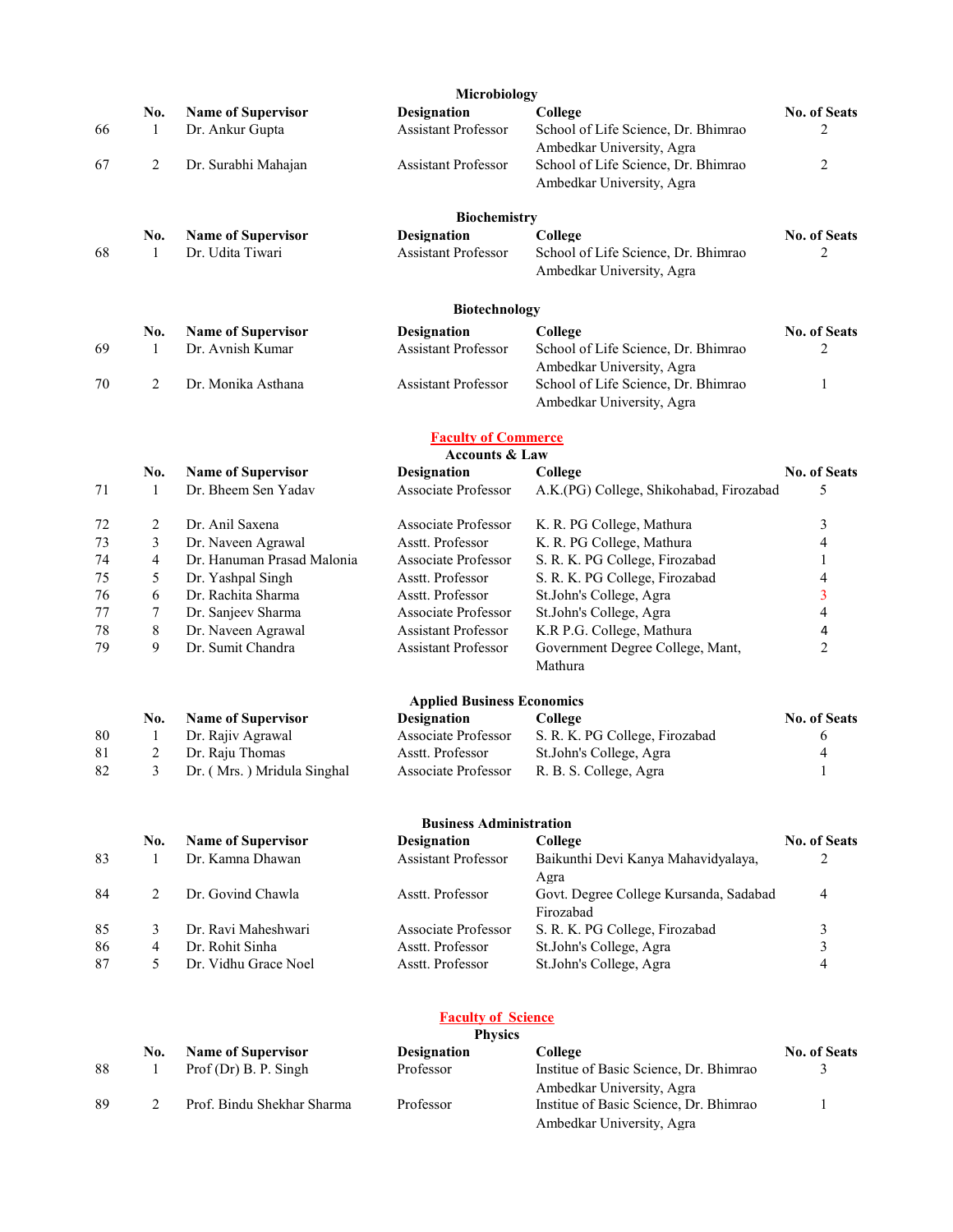| 90  | 3      | Dr. Neera Sharma             | Associate Professor        | Agra College, Agra                                        | $\mathbf{1}$            |
|-----|--------|------------------------------|----------------------------|-----------------------------------------------------------|-------------------------|
| 91  | 4      | Dr. Vikram Singh             | Associate Professor        | Agra College, Agra                                        | $\boldsymbol{2}$        |
| 92  | 5      | Dr. Raj Kumar Verma          | Associate Professor        | Agra College, Agra                                        | $\sqrt{2}$              |
| 93  | 6      | Dr. Sandhya Mann             | Associate Professor        | Agra College, Agra                                        | $\overline{c}$          |
| 94  | 7      | Dr. Sunita Gupta             | Associate Professor        | Agra College, Agra                                        | 3                       |
| 95  | 8      | Dr. Kunwar Yashwqnt Singh    | Asstt. Professor           | Babu Shivnath Agrawal College Mathura                     | $\overline{2}$          |
| 96  | 9      | Dr. Shivraj Kumar Bhardwaj   | Associate Professor        | Babu Shivnath Agrawal College Mathura                     | 6                       |
| 97  | 10     | Dr. Surendra Pratap Singh    | Asstt. Professor           | Dr. B. R. Ambedkar Government Degree<br>College, Mainpuri | 4                       |
| 98  | 11     | Dr. Rakesh Kumar             | Asstt. Professor           | Narain PG College, Shikohabad                             | 4                       |
| 99  | 12     | Dr. Digpratap Singh          | Associate Professor        | Narain PG College, Shikohabad                             | 3                       |
| 100 | 13     | Dr. Vikram Singh             | Asstt. Professor           | St.John's College, Agra                                   | $\overline{c}$          |
| 101 | 14     | Dr. Pramod Kumar             | Asstt. Professor           | St.John's College, Agra                                   | $\mathbf{1}$            |
| 102 | 15     | Dr. Thirupathaiah Pothuraju  | Asstt. Professor           | St.John's College, Agra                                   | 3                       |
| 103 | 16     | Dr. Sonal Sahai              | Asstt. Professor           | St.John's College, Agra                                   | $\mathbf{1}$            |
| 104 | 17     | Dr. Amar Kumar               | Associate Professor        | K.R P.G. College, Mathura                                 | 6                       |
| 105 | 18     | Dr. Sarvesh Chandra Yadav    | <b>Assistant Professor</b> | C.L.Jain P. G.College, Firozabad                          | $\boldsymbol{2}$        |
| 106 | 19     | Dr. Ashutoh Dwivedi          | <b>Assistant Professor</b> | Institue of Basic Science, Dr. Bhimrao                    | $\overline{2}$          |
|     |        |                              |                            | Ambedkar University, Agra                                 |                         |
|     |        |                              | <b>Chemistry</b>           |                                                           |                         |
|     | No.    | <b>Name of Supervisor</b>    | <b>Designation</b>         | College                                                   | No. of Seats            |
| 107 | 1      | Prof. Ajay Taneja            | Professor                  | Institue of Basic Science, Dr. Bhimrao                    | 2                       |
|     |        |                              |                            | Ambedkar University, Agra                                 |                         |
| 108 | 2      | Dr. Devendra Kumar           | Associate Professor        | Institue of Basic Science, Dr. Bhimrao                    | $\overline{c}$          |
|     |        |                              |                            | Ambedkar University, Agra                                 |                         |
| 109 | 3      | Dr. Jaiswar Gautam           | Associate Professor        | Institue of Basic Science, Dr. Bhimrao                    | $\overline{2}$          |
|     |        |                              |                            | Ambedkar University, Agra                                 |                         |
| 110 | 4      | Dr. Soveer Singh Khirwar     | Associate Professor        | Agra College, Agra                                        | $\overline{c}$          |
| 111 | 5      | Dr. Bhoopendra Singh         | Associate Professor        | Agra College, Agra                                        | $\overline{c}$          |
| 112 | 6      | Dr. Vinod Kumar              | Associate Professor        | Agra College, Agra                                        | $\overline{c}$          |
| 113 | 7      | Dr. Manoj Kumar Rawat        | Associate Professor        | Agra College, Agra                                        | $\overline{\mathbf{4}}$ |
| 114 | 8      | Dr. Avdhesh Kumar Johri      | Associate Professor        | Agra College, Agra                                        | 6                       |
| 115 | 9      | Dr. Koushleshwar Dhar Mishra | Associate Professor        | Agra College, Agra                                        | $\sqrt{2}$              |
| 116 | $10\,$ | Dr. Mahendra Singh           | Associate Professor        | Agra College, Agra                                        | 6                       |
| 117 | 11     | Dr. Ashish Kumar             | Associate Professor        | Agra College, Agra                                        | 1                       |
| 118 | 12     | Dr. Rajesh Chandra Verma     | <b>Assistant Professor</b> | Agra College, Agra                                        | 4                       |
| 119 | 13     | Dr. Amit Kumar Agarwal       | Associate Professor        | Agra College, Agra                                        | 5                       |
| 120 | 14     | Dr. Amit Chaudhary           | Associate Professor        | Agra College, Agra                                        | 6                       |
| 121 | 15     | Dr. Vidyottma                | Associate Professor        | Babu Shivnath Agrawal College Mathura                     | 6                       |
| 122 | 16     | Dr. Vinod Kumar              | <b>Assistant Professor</b> | Babu Shivnath Agrawal College Mathura                     | $\overline{4}$          |
| 123 | 17     | Dr. Ritu Rani Chaudhary      | Assistant Professor        | Babu Shivnath Agrawal College Mathura                     | $\overline{4}$          |
| 124 | 18     | Dr. Bhawna Varshney          | <b>Assistant Professor</b> | Babu Shivnath Agrawal College Mathura                     | 4                       |
| 125 | 19     | Dr. Pradeep Jain             | Assistant Professor        | C. L. Jain College, Firozabad                             | 4                       |
| 126 | 20     | Dr. Greesh Chandra Yadav     | Associate Professor        | C. L. Jain College, Firozabad                             | 4                       |
| 127 | 21     | Dr. Rashmi Jindal            | Assistant Professor        | C. L. Jain College, Firozabad                             | $\boldsymbol{2}$        |
| 128 | 22     | Dr. Saleem Javed             | Assistant Professor        | Home Science, Khandari, Agra                              | 4                       |
| 129 | 23     | Dr. Dheeraj Kumar            | Assistant Professor        | K. R. PG College, Mathura                                 | 2                       |
| 130 | 24     | Dr. Mamta Rani Kaushik       | Assistant Professor        | K. R. PG College, Mathura                                 | 4                       |
| 131 | 25     | Dr. Arvind Kumar             | Associate Professor        | Narain PG College, Shikohabad                             | 4                       |
| 132 | 26     | Dr. Pradeep Kumar Jadon      | Associate Professor        | Narain PG College, Shikohabad                             | 3                       |
| 133 | $27\,$ | Dr. Shiv Nandan              | Associate Professor        | Narain PG College, Shikohabad                             | 5                       |
| 134 | 28     | Dr. Nishant Chauhan          | Associate Professor        | R. B. S. College, Agra                                    | $\overline{c}$          |
| 135 | 29     | Dr. Mahesh Singh Khirwar     | Associate Professor        | R. B. S. College, Agra                                    | $\overline{2}$          |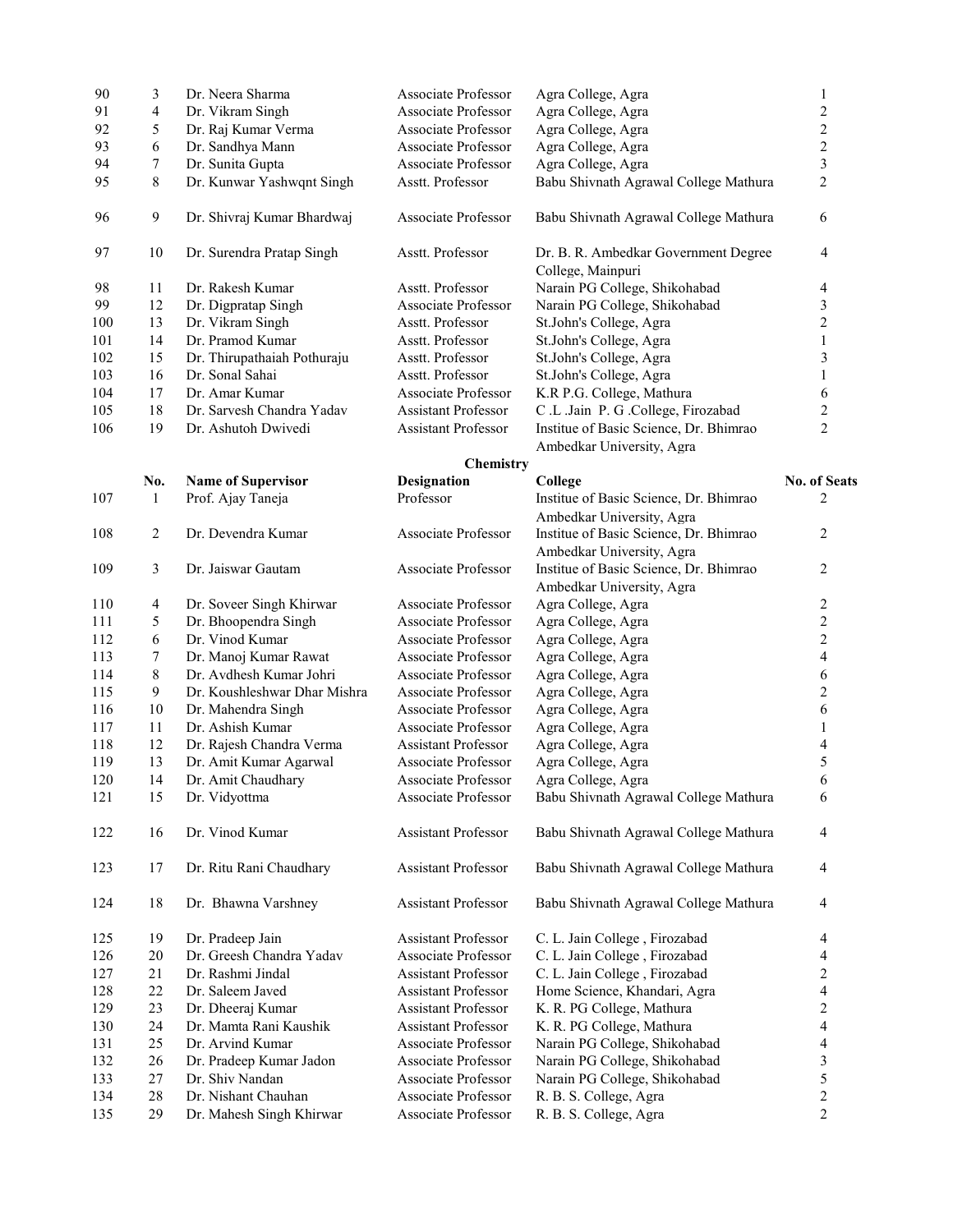| 136 | 30             | Dr. Ajay Kumar Rajawat                   | <b>Assistant Professor</b> | R. B. S. College, Agra                                                                   | $\sqrt{2}$               |
|-----|----------------|------------------------------------------|----------------------------|------------------------------------------------------------------------------------------|--------------------------|
| 137 | 31             | Dr. Harikant                             | Associate Professor        | R.B.S. College, Agra,                                                                    | $\overline{c}$           |
| 138 | 32             | Dr. Mohammad Anis                        | Associate Professor        | St.John's College, Agra                                                                  | $\overline{c}$           |
| 139 | 33             | Dr. Susan                                | Associate Professor        | St.John's College, Agra                                                                  | $\overline{\mathbf{3}}$  |
| 140 | 34             | Dr. Raju V. John                         | Associate Professor        | St.John's College, Agra                                                                  | $\overline{c}$           |
| 141 | 35             | Dr. David Daneesh Massey                 | Assistant Professor        | St. John's College, Agra                                                                 | $\mathbf{1}$             |
| 142 | 36             | Dr. Mahima Habil Massey                  | <b>Assistant Professor</b> | St. John's College, Agra                                                                 | $\mathbf{1}$             |
| 143 | 37             | Dr. Mamta Rani Yadav                     | <b>Assistant Professor</b> | K.R P.G. College, Mathura                                                                | 4                        |
| 144 | 38             | Dr. Padmamalika Khanna Nee<br>Hazra      | Assistant Professor        | St. John's College, Agra                                                                 | $\overline{c}$           |
| 145 | 39             | Dr. Sandhya Agarwal                      | Assistant Professor        | Agra College, Agra                                                                       | 4                        |
| 146 | 40             | Dr. Surendra Singh                       | Associate Professor        | Govt. Degree College, Mant, Mathura                                                      | $\overline{2}$           |
| 147 | 41             | Dr. Yogendra Kumar Saraswat              | Assistant Professor        | Babu Shivnath Agrawal College Mathura                                                    | 4                        |
|     |                |                                          | <b>Computer Science</b>    |                                                                                          |                          |
|     | No.            | <b>Name of Supervisor</b>                | <b>Designation</b>         | College                                                                                  | No. of Seats             |
| 148 | 1              | Prof. Manu Pratap Singh                  | Professor                  | Computer Science Department, Dr.<br>Bhimrao Ambedkar University, Agra                    | 2                        |
| 149 | $\overline{2}$ | Prof. Manoj Kumar Upadhyay               | Professor                  | Computer Science Department, Dr.<br>Bhimrao Ambedkar University, Agra                    | 3                        |
| 150 | 3              | Prof Virendra Kumar Saraswat             | Professor                  | Computer Science Department, Dr.<br>Bhimrao Ambedkar University, Agra                    | 6                        |
| 151 | $\overline{4}$ | Dr. Sandeep Kumar Jain                   | Associate Professor        | Computer Science Department, Dr.<br>Bhimrao Ambedkar University, Agra                    | 4                        |
|     |                |                                          | <b>Mathematics</b>         |                                                                                          |                          |
|     | No.            | <b>Name of Supervisor</b>                | <b>Designation</b>         | College                                                                                  | <b>No. of Seats</b>      |
| 152 | 1              | Prof. Sanjeev Kumar                      | Professor                  | Institue of Basic Science, Dr. Bhimrao<br>Ambedkar University, Agra                      | 1                        |
| 153 | $\overline{c}$ | Dr. Shifali Bhargava                     | Associate Professor        | Babu Shivnath Agrawal College Mathura                                                    | 6                        |
| 154 | 3              | Dr. Devendra Pal                         | Assistant Professor        | Govt. PG College, Khair, Agra                                                            | 4                        |
| 155 | 4              | Dr Krishna Kumar                         | <b>Assistant Professor</b> | Narain PG College, Shikohabad                                                            | 4                        |
| 156 | 5              | Dr Satyendra Singh Yadav                 | Associate Professor        | Narain PG College, Shikohabad                                                            | $\overline{c}$           |
| 157 | 6              | Dr Chandrashekhar Diwakar                | <b>Assistant Professor</b> | Govt. Degree College, Mant, Mathura                                                      | 4                        |
| 158 | $\tau$         | Dr. Nidhi Agarwal                        | Assistant Professor        | R.B.S. College, Agra                                                                     | $\overline{\mathcal{A}}$ |
|     |                |                                          | Instrumentation            |                                                                                          |                          |
|     | No.            | <b>Name of Supervisor</b>                | Designation                | College                                                                                  | <b>No. of Seats</b>      |
| 159 | $\mathbf{1}$   | Prof. Sharad Chandra Upadhyaya Professor |                            | Dau Dayal Institute of Vocational<br>Education, Dr. Bhimrao Ambedkar<br>University, Agra |                          |
| 160 | 2              | Prof. Santosh Behari Sharma              | Professor                  | Dau Dayal Institute of Vocational<br>Education, Dr. Bhimrao Ambedkar                     | 8                        |
| 161 | 3              | Dr. Praveen Kumar                        | <b>Assistant Professor</b> | University, Agra<br>Dau Dayal Institute of Vocational                                    | 2                        |
|     |                |                                          |                            | Education, Dr. Bhimrao Ambedkar<br>University, Agra                                      |                          |
|     |                |                                          | <b>Statistics</b>          |                                                                                          |                          |
|     | No.            | <b>Name of Supervisor</b>                | <b>Designation</b>         | College                                                                                  | No. of Seats             |
| 162 | 1              | Prof. Vineeta Singh                      | Professor                  | Institue of Social Science, Dr. Bhimrao<br>Ambedkar University, Agra                     | 2                        |
| 163 | 2              | Dr. Namita Srivastava                    | Associate Professor        | St.John's College, Agra                                                                  | 1                        |
| 164 | 3              | Dr. Alok Kumar Singh                     | <b>Assistant Professor</b> | R.B.S. College, Agra                                                                     | 4                        |
| 165 | $\overline{4}$ | Dr. Sunil Kumar                          | Associate Professor        | R.B.S. College, Agra                                                                     | 6                        |
| 166 | 5              | Dr. Uma Rani                             | Associate Professor        | B. S. A. College, Mathura                                                                | 2                        |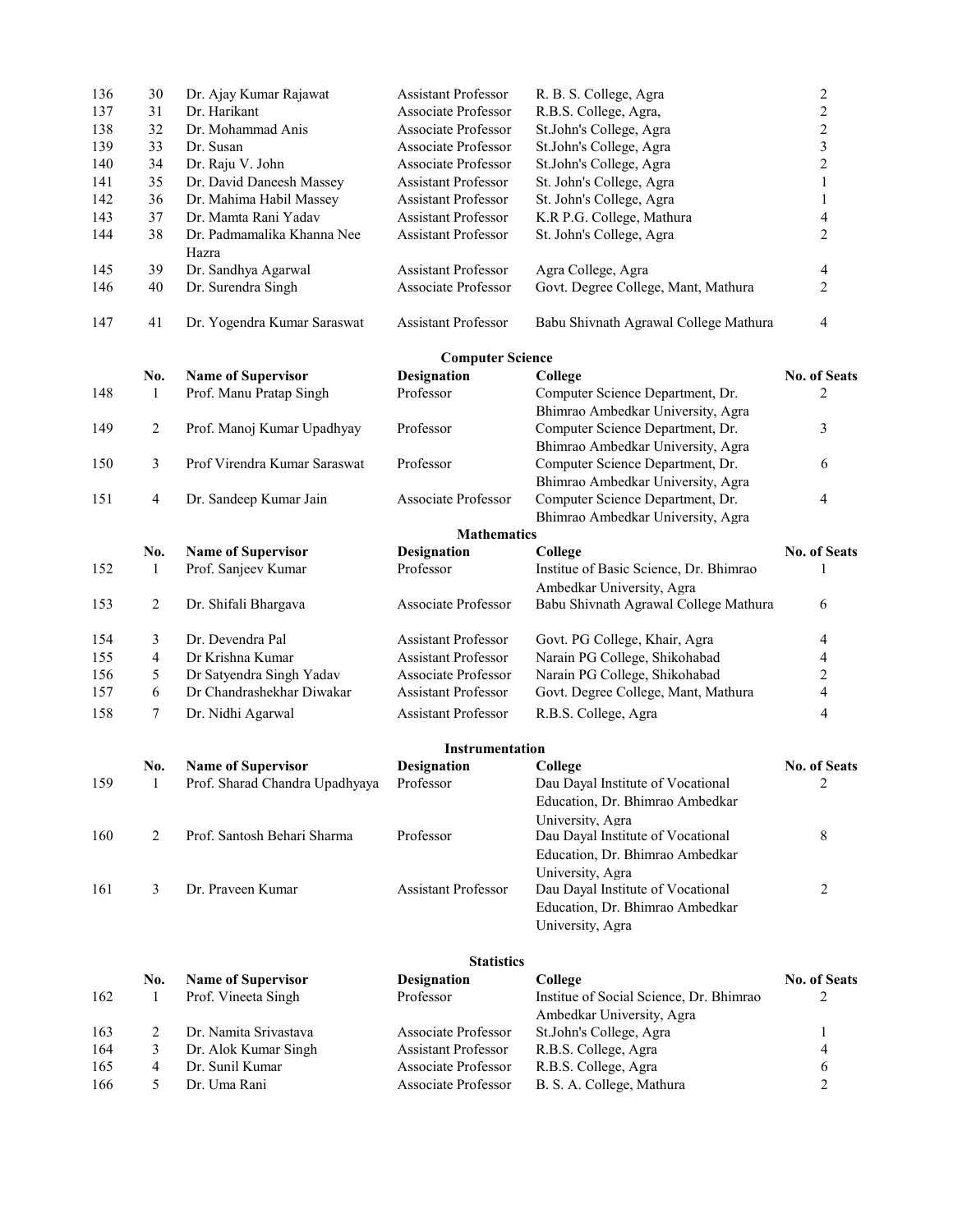Faculty of Fine Arts

|     | Drawing & Painting |                           |                                            |                                           |                     |  |
|-----|--------------------|---------------------------|--------------------------------------------|-------------------------------------------|---------------------|--|
|     | No.                | <b>Name of Supervisor</b> | <b>Designation</b>                         | College                                   | <b>No. of Seats</b> |  |
| 167 |                    | Dr. Meena Kumari          | Associate Professor                        | Agra College, Agra                        | 4                   |  |
| 168 | 2                  | Dr. Neelam Kant           | <b>Assistant Professor</b>                 | Smt. B.D. Jain. Girls P.G. College, Agra  | 4                   |  |
| 169 | 3                  | Dr. Rashmi Sharma         | <b>Assistant Professor</b><br><b>Music</b> | K R Girls Degree College, Mathura         |                     |  |
|     | No.                | <b>Name of Supervisor</b> | <b>Designation</b>                         | College                                   | <b>No. of Seats</b> |  |
| 170 |                    | Dr. Anita Rani            | Associate Professor                        | Smt. B. D. Jain Girls (P.G) College, Agra | 6                   |  |
|     |                    |                           |                                            | Cantt Agra.                               |                     |  |
| 171 | 2                  | Dr. Aanshwana Saxena      | Associate Professor                        | Agra College, Agra                        |                     |  |
| 172 | 3                  | Dr. Amrapali              | <b>Assistant Professor</b>                 | K R Girls Degree College, Mathura         | 4                   |  |
|     |                    |                           |                                            |                                           | $\mathfrak{D}$      |  |
| 173 | 4                  | Dr. Monika Dixit          | Assistant Professor                        | K R Girls Degree College, Mathura         |                     |  |

#### Faculty of **Arts**

|     |     |                             | English                    |                                                                      |                         |
|-----|-----|-----------------------------|----------------------------|----------------------------------------------------------------------|-------------------------|
|     | No. | <b>Name of Supervisor</b>   | <b>Designation</b>         | College                                                              | No. of Seats            |
| 175 | 1   | Dr. Shailendra Pratap Singh | Principal                  | St.John's College, Agra                                              | 3                       |
| 176 | 2   | Dr. Deepak Upadhyay         | Associate Professor        | Agra College, Agra                                                   | 6                       |
| 177 | 3   | Dr. Dhananjay Kumar Singh   | Associate Professor        | Agra College, Agra                                                   | 6                       |
| 178 | 4   | Dr. Shadan Jafri            | Associate Professor        | Agra College, Agra                                                   | 4                       |
| 179 | 5   | Dr. Gunjan Chaturvedi       | Associate Professor        | B. D. K. PG College, Agra                                            | $\overline{\mathbf{3}}$ |
| 180 | 6   | Dr. Sulekha Jadaun          | Associate Professor        | K. R. PG College, Mathura                                            | $\overline{2}$          |
| 181 | 7   | Dr.Yashpal Chaudhri         | Associate Professor        | Mata Bhagwati Devi Rajkiya Mahila<br>Mahavidyalaya, Anwalkhera Agra. | 6                       |
| 182 | 8   | Dr. Digvijay Singh          | <b>Assistant Professor</b> | R.B.S. College, Agra                                                 | 4                       |
| 183 | 9   | Dr. Sanjay Kumar Misra      | Associate Professor        | R.B.S. College, Agra                                                 | $\mathbf{1}$            |
| 184 | 10  | Dr. Leena Bansal            | <b>Assistant Professor</b> | S. R. K. PG College, Firozabad                                       | $\overline{2}$          |
| 185 | 11  | Dr. Anjubala Agrawal        | Associate Professor        | R.C.A. Girls P. G. College, Mathura                                  | 4                       |
| 186 | 12  | Dr. Deen Dayal              | <b>Assistant Professor</b> | Govt. Degree College, Mant, Mathura                                  | $\overline{2}$          |
| 187 | 13  | Dr. Sushil Kumar            | <b>Assistant Professor</b> | B.D.M.M.Girls P.G. College, Shikohabad<br>Firozabad                  | 4                       |
|     |     |                             | <b>Sanskrit</b>            |                                                                      |                         |
|     | No. | <b>Name of Supervisor</b>   | <b>Designation</b>         | College                                                              | <b>No. of Seats</b>     |
| 188 | 1   | Dr. Sarla Sharma            | Associate Professor        | I. O. P. Vrindaban, Mathura                                          | 6                       |
| 189 | 2   | Dr. Chhagan Lal Sharma      | <b>Assistant Professor</b> | R. B. S. College, Agra                                               | 1                       |
| 190 | 3   | Dr Niharika Chaturvedi      | Associate Professor        | S. R. K. PG College, Firozabad                                       | 1                       |
| 191 | 4   | Dr Pallavi Singh            | Associate Professor        | K.R P.G. College, Mathura                                            | 6                       |
| 192 | 5   | Dr. (Smt.) Kamlesh Sharma   | Associate Professor        | Agra College, Agra                                                   | 5                       |
| 193 | 6   | Dr. Archana Pal             | Associate Professor        | R.C.A. Girls P. G. College, Mathura                                  | $\overline{2}$          |
| 194 | 7   | Dr. Kanti Sharma            | Associate Professor        | Govt. Girls P. G. College, Sirsaganj,<br>Firozabad                   | $\overline{2}$          |
| 195 | 8   | Dr. Kshama Mishra           | <b>Assistant Professor</b> | Bhadawar Vidya Mandir P.G. College,                                  | $\overline{c}$          |
| 196 | 9   | Dr. Neelam                  | <b>Assistant Professor</b> | Bah Agra<br>B.D.M.M.Girls P.G. College, Shikohabad<br>Firozabad      | $\overline{2}$          |
|     |     |                             | Hindi                      |                                                                      |                         |
|     | No. | <b>Name of Supervisor</b>   | <b>Designation</b>         | College                                                              | No. of Seats            |
| 197 | 1   | Prof. Pradeep Shridhar      | Professor                  | K.M.Institute, Dr. Bhimrao Ambedkar<br>University, Agra              | $\overline{c}$          |
| 198 | 2   | Dr. Sandhya Yadav           | Associate Professor        | Agra Collage Agra                                                    | 2                       |
| 199 | 3   | Dr. Vijaya Kumar Singh      | Associate Professor        | Agra Collage Agra                                                    | $\mathbf{1}$            |
| 200 | 4   | Dr. Shefali Chaturvedi      | Associate Professor        | Agra Collage Agra                                                    | $\overline{c}$          |
| 201 | 5   | Dr. Chandra Shekhar Sharma  | Associate Professor        | Agra Collage Agra                                                    | $\mathbf{1}$            |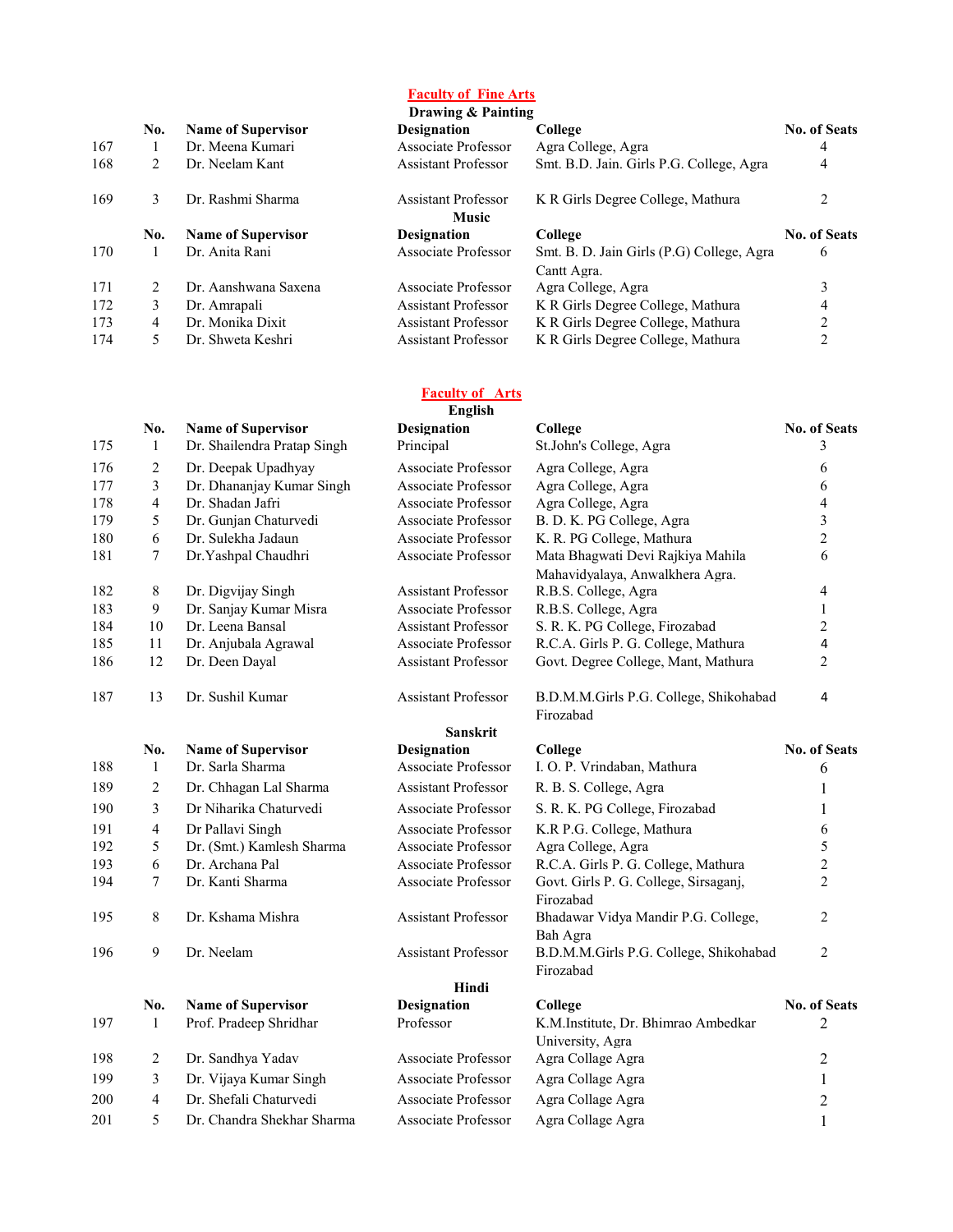| 202        | 6                   | Dr. Sunita Rani                               | Associate Professor                        | Agra College, Agra                                                  | $\sqrt{2}$               |
|------------|---------------------|-----------------------------------------------|--------------------------------------------|---------------------------------------------------------------------|--------------------------|
| 203        | 7                   | Dr. Gunjan                                    | Associate Professor                        | B. D. K. PG College, Agra                                           | $\overline{c}$           |
| 204        | 8                   | Dr.Abha Lata Chaudhary                        | <b>Assistant Professor</b>                 | Government P.G.College Fatehabad, Agra                              | 4                        |
| 205        | 9                   | Dr. Manisha                                   | Associate Professor                        | Govt. PG College, Fatehabad Agra                                    | 6                        |
| 206        | 10                  | Dr. Hemalata Suman                            | Associate Professor                        | Narain PG College, Shikohabad                                       | 4                        |
| 207        | 11                  | Dr. Anupama Chaturvedi                        | Associate Professor                        | Narain PG College, Shikohabad                                       | 3                        |
| 208        | 12                  | Dr. Fateh Singh                               | <b>Assistant Professor</b>                 | National PG College Bhongaon, Mainpuri                              | 4                        |
| 209        | 13                  | Dr. Santosh Kumar                             | <b>Assistant Professor</b>                 | S. R. K. PG College, Firozabad                                      | $\overline{4}$           |
| 210        | 14                  | Dr. Birendra Kumar Sharma                     | <b>Assistant Professor</b>                 | Institute of Oriental Philosophy,<br>Vrindaban Mathura              | 4                        |
| 211        | 15                  | Dr. Nidhi Sharma                              | <b>Assistant Professor</b>                 | K R Girls Degree College, Mathura                                   | 2                        |
| 212        | 16                  | Dr. Sandhya Dwivedi                           | <b>Assistant Professor</b>                 | M.G.B.V. P.G. College, Firozabad                                    | 4                        |
| 213        | 17                  | Dr. Shams Alam                                | Associate Professor                        | Bhadawar Vidya Mandir P.G. College,<br>Bah Agra                     | 6                        |
| 214        | 18                  | Dr. Shikha Shridhar                           | Associate Professor                        | Smt. B.D. Jain. Girls P.G. College, Agra                            | 6                        |
|            |                     |                                               | <b>Philosophy</b>                          |                                                                     |                          |
|            | No.                 | <b>Name of Supervisor</b>                     | <b>Designation</b>                         | College                                                             | <b>No. of Seats</b>      |
| 215<br>216 | 1<br>$\overline{2}$ | Dr Anant Kumar Yadav<br>Dr Sanjay Kumar Singh | Associate Professor<br>Associate Professor | I. O. P. Vrindaban, Mathura<br>I. O. P. Vrindaban, Mathura          | 5<br>5                   |
|            |                     |                                               |                                            |                                                                     |                          |
|            |                     |                                               | Geography                                  |                                                                     |                          |
| 217        | No.<br>1            | <b>Name of Supervisor</b><br>Dr.Sanjeev Kumar | Designation<br><b>Assistant Professor</b>  | College<br>A. K. PG College, Shikohabad, Firozabad                  | <b>No. of Seats</b><br>4 |
|            |                     |                                               |                                            |                                                                     |                          |
| 218        | 2                   | Dr. Ashok Kumar Kaushik                       | <b>Assistant Professor</b>                 | K. R. PG College, Mathura                                           | 4                        |
| 219        | 3                   | Dr. Amit Rana                                 | <b>Assistant Professor</b>                 | K. R. PG College, Mathura                                           | 4                        |
| 220        | 4                   | Dr.Raj Kumar Singh                            | <b>Assistant Professor</b>                 | National PG College Bhongaon, Mainpuri                              | 4                        |
| 221        | 5                   | Dr. Peeyush Arora                             | Associate Professor                        | R. B. S. College, Agra                                              | 2                        |
| 222        | 6                   | Dr. Maukam Singh                              | Associate Professor                        | A.K. College Shikohabad                                             | 6                        |
|            |                     |                                               | <b>History</b>                             |                                                                     |                          |
|            | No.                 | <b>Name of Supervisor</b>                     | <b>Designation</b>                         | College                                                             | <b>No. of Seats</b>      |
| 223        | 1                   | Prof. Sugam Anand                             | Professor                                  | History Department, Dr. Bhimrao<br>Ambedkar University, Agra        | 6                        |
| 224        | 2                   | Dr. Anurag Paliwal                            | <b>Assistant Professor</b>                 | Agra College, Agra                                                  | 4                        |
| 225        | 3                   | Dr. Nisha Rathore                             | Associate Professor                        | Agra College, Agra                                                  | 2                        |
| 226        | 4                   | Dr. Brajeshwer Dutt Shukla                    | Associate Professor                        | History Department, Dr. Bhimrao<br>Ambedkar University, Agra        | 3                        |
| 227        | 5                   | Dr. Yogendra Pal Singh Solanki                | Associate Professor                        | I. O. P. Vrindaban, Mathura                                         | 1                        |
| 228        | 6                   | Dr Shahreyar Ali                              | Associate Professor                        | S. R. K. PG College, Firozabad                                      | 2                        |
| 229        | 7                   | Dr. Neelam Singh                              | <b>Assistant Professor</b>                 | Smt. B D Jain Girls P G College Agra                                | 4                        |
| 230        | 8                   | Dr. Pankaj Sharma                             | <b>Assistant Professor</b>                 | K.R P.G. College, Mathura                                           | 2                        |
| 231        | 9                   | Dr. Sanjeev Jain                              | Associate Professor                        | R.B.S. College, Agra                                                | $\overline{2}$           |
|            |                     |                                               | Sociology                                  |                                                                     |                          |
|            | No.                 | <b>Name of Supervisor</b>                     | Designation                                | College                                                             | <b>No. of Seats</b>      |
| 232        | 1                   | Prof Md Arshad                                | Professor                                  | Institue of Social Science, Dr. Bhimra<br>Ambedkar University, Agra | 4                        |
| 233        | $\overline{c}$      | Dr. Madhu Tyagi                               | Associate Professor                        | Babu Shivnath Agrawal College Mathura                               | 1                        |
| 234        | 3                   | Dr. Jay Kiran                                 | Associate Professor                        | Govt. PG College, Mant, Mathura                                     | 6                        |
| 235        | 4                   | Dr. Chandra Pal                               | Associate Professor                        | Govt. PG College, Mant, Mathura                                     | 6                        |
| 236        | 5                   | Dr. Santosh Kumar Singh                       | <b>Assistant Professor</b>                 | Narain PG College, Shikohabad                                       | 4                        |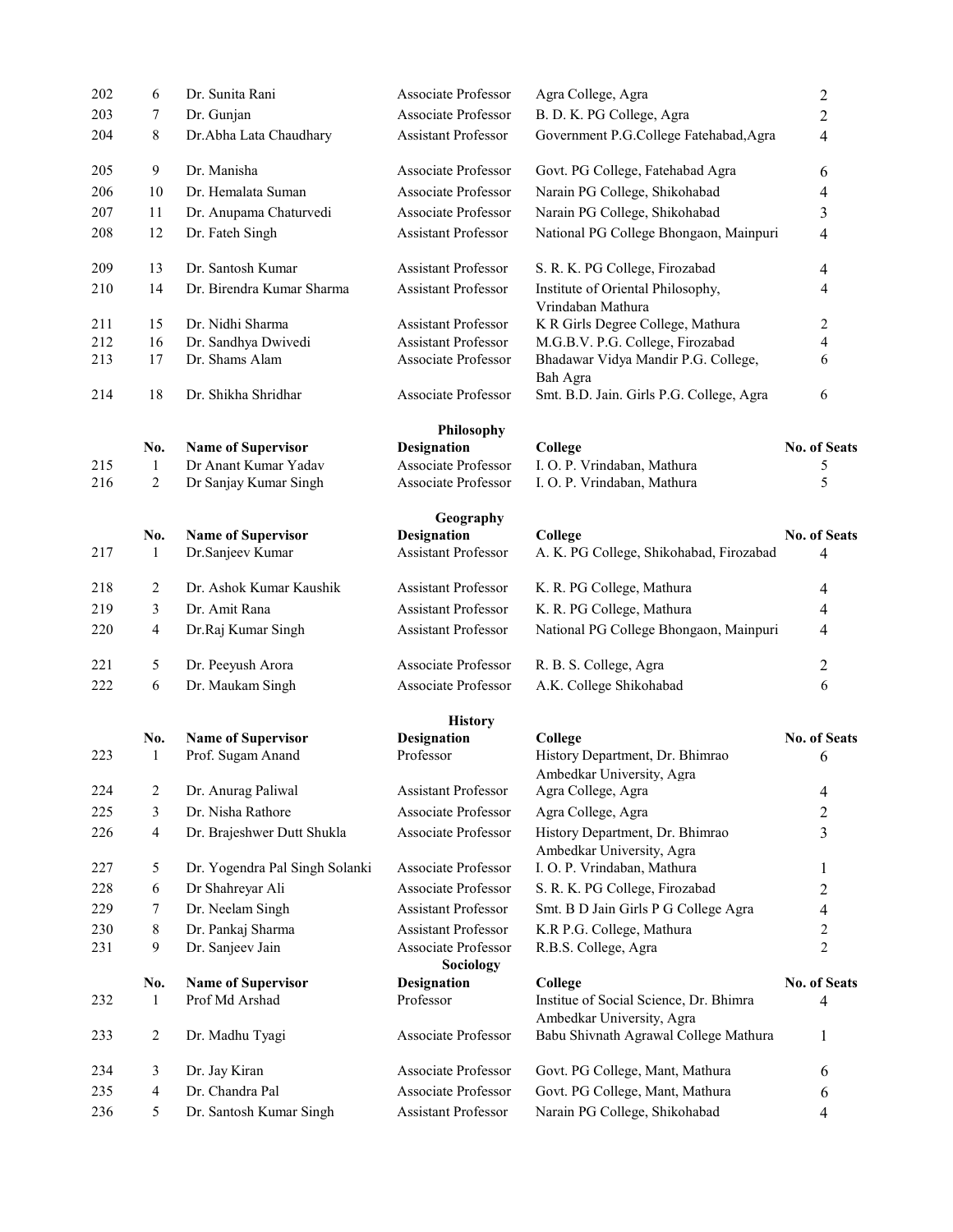| 237        | 6              | Dr. Amit Kumar Sharma           | <b>Assistant Professor</b>                        | S. R. K. PG College, Firozabad                                               | 4                   |
|------------|----------------|---------------------------------|---------------------------------------------------|------------------------------------------------------------------------------|---------------------|
| 238        | 7              | Dr. Anupam Mishra               | <b>Assistant Professor</b>                        | K R Girls Degree College, Mathura                                            | 4                   |
| 239        | 8              | Dr. Bharati Sagar               | Associate Professor                               | R.C.A. Girls P. G. College, Mathura                                          | 6                   |
| 240        | 9              | Dr. Ekta                        | <b>Assistant Professor</b>                        | Baikunthi Devi Kanya Mahavidyalaya,<br>Agra                                  | 4                   |
| 241        | 10             | Dr. Kavita Kannojia             | Associate Professor                               | K R Girls Degree College, Mathura                                            | $\overline{c}$      |
| 242        | 11             | Dr. Meera Singh                 | Associate Professor                               | Agra College, Agra                                                           | $\overline{2}$      |
|            |                |                                 | <b>Political Science</b>                          |                                                                              |                     |
| 243        | No.            | <b>Name of Supervisor</b>       | <b>Designation</b><br>Associate Professor         | College                                                                      | <b>No. of Seats</b> |
|            | 1              | Dr Seema Singh                  |                                                   | Agra College, Agra                                                           | 4                   |
| 244        | $\overline{2}$ | Dr Mrinal Sharma                | Associate Professor                               | Agra College, Agra                                                           | 6                   |
| 245        | 3              | Dr Digvijay Nath Rai            | <b>Assistant Professor</b>                        | Agra College, Agra                                                           | $\overline{c}$      |
| 246        | $\overline{4}$ | Dr Pramod Pal Singh             | Associate Professor                               | K. R. PG College, Mathura                                                    | 3                   |
| 247        | 5              | Dr Anita                        | Assistant Professor                               | Mata Bhagwati Devi Govt. Girls (P.G.)<br>College, Anwalkhera, Agra           | $\overline{c}$      |
| 248        | 6              | Dr. Kushlendra Dixit            | <b>Assistant Professor</b>                        | National PG College Bhongaon, Mainpuri                                       | $\overline{4}$      |
| 249        | 7              | Dr. Aditya Kumar Gupta          | <b>Assistant Professor</b>                        | National PG College Bhongaon, Mainpuri                                       | $\overline{4}$      |
| 250        | 8              | Dr Yatendra Singh               | Associate Professor                               | S. C. G. D. PG College, Mainpuri                                             | 6                   |
| 251        | 9              | Dr Wijeesh Ronit Saimon         | <b>Assistant Professor</b>                        | St.John's College, Agra                                                      | 4                   |
| 252        | 10             | Dr Vinny Jain                   | Associate Professor                               | St.John's College, Agra                                                      | $\overline{c}$      |
| 253        | 11             | Dr Mahendra Kumar               | Associate Professor                               | Bhadawar Vidya Mandir P.G. College,<br>Bah Agra                              | 6                   |
| 254        | 12             | Dr. Anil Kumar Gupta            | Assistant Professor                               | Bhadawar Vidya Mandir P.G. College,<br>Bah Agra                              | 4                   |
| 255        | 13             | Dr. Manoj Kumar Singh           | <b>Assistant Professor</b>                        | DDU Institute of Rural Development, Dr.<br>Bhimrao Ambedkar University, Agra | 2                   |
| 256<br>257 | 14<br>15       | Dr. Rajkumar Singh<br>Dr. Reena | <b>Assistant Professor</b><br>Assistant Professor | Govt. P.G. College, Fatehabad, Agra<br>Baikunthi Devi Kanya Mahavidyalaya,   | 4<br>2              |
|            |                |                                 | Psychology                                        | Agra                                                                         |                     |
|            | No.            | <b>Name of Supervisor</b>       | <b>Designation</b>                                | College                                                                      | <b>No. of Seats</b> |
| 258        | 1              | Dr. Anshu Chauhan               | <b>Associate Professor</b>                        | Agra College, Agra                                                           | 4                   |
| 259        | 2              | Dr. Shiv Kumar Singh            | <b>Assistant Professor</b>                        | Agra College, Agra                                                           | $\overline{c}$      |
| 260        | 3              | Dr. Poonam Tewari               | Assistant Professor                               | R. B. S. College, Agra                                                       | $\overline{4}$      |
| 261        | 4              | Dr. Sudhir Kumar Singh          | Associate Professor                               | R. B. S. College, Agra                                                       | $\overline{c}$      |
| 262        | 5              | Dr. Madhu Bala                  | <b>Assistant Professor</b>                        | R. B. S. College, Agra                                                       | 4                   |
| 263        | 6              | Dr. Amar Prakash                | <b>Assistant Professor</b>                        | S. R. K. PG College, Firozabad                                               | 3                   |
| 264        | 7              | Dr. Aysha Begum                 | Assistant Professor                               | St.John's College, Agra                                                      | 4                   |
| 265        | 8              | Dr. Vandana Patankar            | Associate Professor                               | St.John's College, Agra                                                      | 2                   |
| 266        | 9              | Dr. Preeti P. Masih             | <b>Assistant Professor</b>                        | St.John's College, Agra                                                      | 2                   |
| 267        | 10             | Dr. Ajir Bihari Chaubey         | Associate Professor                               | S. R. K. PG College, Firozabad                                               | 6                   |
|            | No.            | <b>Name of Supervisor</b>       | <b>Social Work</b><br><b>Designation</b>          | College                                                                      | <b>No. of Seats</b> |
| 268        | 1              | Dr. Ranvir Singh                | Associate Professor                               | Institute of Social Sciences, Dr. Bhimrao                                    | 6                   |
| 269        | $\overline{c}$ | Dr. Mohd Husain                 | <b>Assistant Professor</b>                        | Ambedkar University, Agra<br>Institute of Social Sciences, Dr. Bhimrao       | 4                   |
|            |                |                                 |                                                   | Ambedkar University, Agra                                                    |                     |
| 270        | 3              | Dr. R.K.Bharti                  | Associate Professor                               | Institute of Social Sciences, Dr. Bhimrao<br>Ambedkar University, Agra       | 3                   |
| 271        | 4              | Dr. Rajesh Kushwaha             | <b>Assistant Professor</b>                        | Institute of Social Sciences, Dr. Bhimrao<br>Ambedkar University, Agra       | $\overline{4}$      |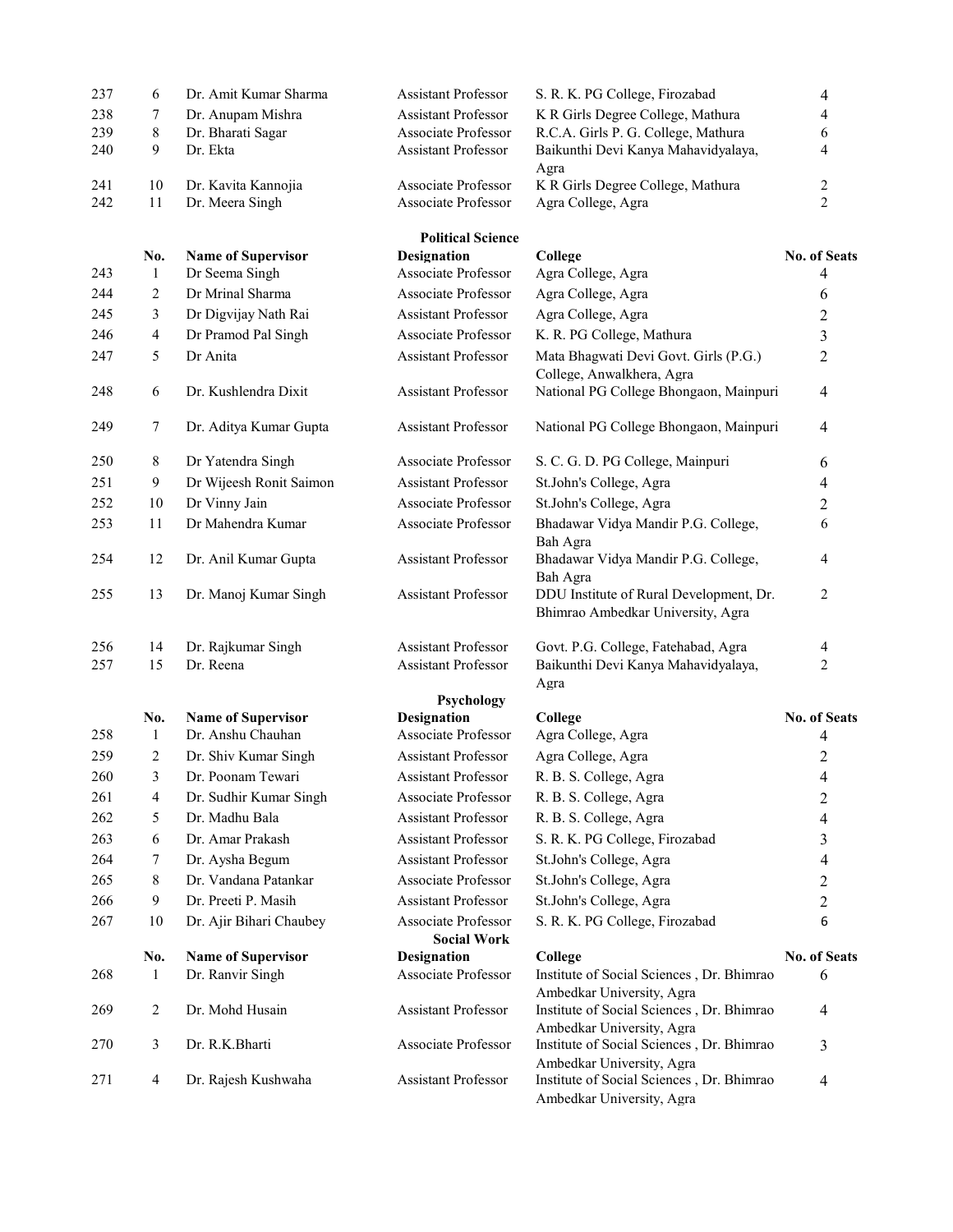| 272 | 5            | Dr. Rajeev Verma                                | Assistant Professor                                | Institute of Social Sciences, Dr. Bhimrao<br>Ambedkar University, Agra | 4                   |
|-----|--------------|-------------------------------------------------|----------------------------------------------------|------------------------------------------------------------------------|---------------------|
|     |              |                                                 | <b>Economics</b>                                   |                                                                        |                     |
|     | No.          | <b>Name of Supervisor</b>                       | <b>Designation</b>                                 | College                                                                | No. of Seats        |
| 273 | 1            | Dr. Sunita Gupta                                | Associate Professor                                | Agra College, Agra                                                     | 1                   |
| 274 | 2            | Dr. Shelendra Kumar                             | <b>Assistant Professor</b>                         | Agra College, Agra                                                     | 4                   |
| 275 | 3            | Dr. Ragini Agrawal                              | Associate Professor                                | K. R. PG College, Mathura                                              | $\overline{c}$      |
| 276 | 4            | Dr. Umesh Kumar Shakya                          | <b>Assistant Professor</b>                         | Mata Bhagwati Devi Govt. Girls (P.G.)<br>College, Anwalkhera, Agra     | $\overline{4}$      |
| 277 | 5            | Dr. Vinita Katiyar                              | Associate Professor                                | Narain PG College, Shikohabad                                          | 6                   |
| 278 | 6            | Dr Umesh Singh Jadon                            | <b>Assistant Professor</b>                         | Narain PG College, Shikohabad                                          | 4                   |
| 279 | 7            | Dr.Rajesh Singh Chauhan                         | <b>Assistant Professor</b>                         | National PG College Bhongaon, Mainpuri                                 | $\overline{4}$      |
| 280 | 8            | Dr.Ashutosh                                     | Assistant Professor                                | National PG College Bhongaon, Mainpuri                                 | $\overline{c}$      |
| 281 | 9            | Dr. Shishir Kumar Verma                         | Associate Professor                                | S. R. K. PG College, Firozabad                                         | 5                   |
| 282 | 10           | Dr.Sanjeev Mohan Sharma                         | Associate Professor                                | S. R. K. PG College, Firozabad                                         | 6                   |
| 283 | 11           | Dr. Prashant Agarwal                            | Associate Professor                                | S. R. K. PG College, Firozabad                                         | 5                   |
| 284 | 12           | Dr. Anuradha Gupta                              | Associate Professor                                | Smt. B.D. Jain. Girls P.G. College, Agra                               | 6                   |
| 285 | 13           | Dr. Priya Anil Mittal                           | <b>Assistant Professor</b>                         | Government Degree College, Mant,<br>Mathura                            | $\overline{4}$      |
| 286 | 14           | Dr. Radha Rani Gupta                            | Associate Professor                                | Baikunthi Devi Kanya Mahavidyalaya,<br>Agra                            | 6                   |
| 287 | 15           | Dr. Umesh Singh Jadon                           | <b>Assistant Professor</b>                         | Narain P.G. College, Shikohabad                                        | $\overline{4}$      |
| 288 | 16           | Dr. Pushpendra Singh                            | Associate Professor                                | R. B. S. College, Bichpuri Agra                                        | 5                   |
|     |              |                                                 | <b>Library and Information Science</b>             |                                                                        |                     |
|     | No.          | <b>Name of Supervisor</b>                       | Designation                                        | College                                                                | No. of Seats        |
| 289 | $\mathbf{1}$ | Prof U C Sharma                                 | Professor                                          | Library Science Department, Dr.<br>Bhimrao Ambedkar University, Agra   | 3                   |
|     |              |                                                 | <b>Linguistics</b>                                 |                                                                        |                     |
|     | No.          | <b>Name of Supervisor</b>                       | <b>Designation</b>                                 | College                                                                | No. of Seats        |
| 290 | 1            | Dr. Ranjeet Bharati                             | <b>Assistant Professor</b>                         | K.M.Institute, Dr. Bhimrao Ambedkar<br>University, Agra                | $\overline{c}$      |
| 291 | 2            | Dr. Ritesh Kumar                                | <b>Assistant Professor</b>                         | K.M.Institute, Dr. Bhimrao Ambedkar<br>University, Agra                | $\overline{2}$      |
| 292 | 3            | Dr. Neelam Yadav                                | <b>Assistant Professor</b>                         | K.M.Institute, Dr. Bhimrao Ambedkar                                    | 4                   |
|     |              |                                                 | <b>Rural Economics &amp; Co-operation</b>          | University, Agra                                                       |                     |
|     | No.          | <b>Name of Supervisor</b>                       | <b>Designation</b>                                 | College                                                                | No. of Seats        |
| 293 | 1            | Dr. Subhash Chandra                             | <b>Assistant Professor</b>                         | B. V. R. I. Bichpuri, Agra                                             | 2                   |
|     |              |                                                 | <b>Rural Sociology &amp; Community Development</b> |                                                                        |                     |
|     | No.          | <b>Name of Supervisor</b>                       | Designation                                        | College                                                                | <b>No. of Seats</b> |
| 294 | 1            | Dr. Narendra Kumar Singh                        | Associate Professor                                | B. V. R. I. Bichpuri, Agra                                             | 6                   |
|     |              |                                                 | Defence & Strategic Studies                        |                                                                        |                     |
|     | No.          | <b>Name of Supervisor</b>                       | Designation                                        | College                                                                | <b>No. of Seats</b> |
| 295 | $\mathbf{1}$ | Dr. Akash Pratap                                | <b>Assistant Professor</b>                         | A. K. PG College, Shikohabad                                           | 2                   |
|     |              |                                                 | <b>Faculty of Education</b>                        |                                                                        |                     |
|     |              |                                                 | <b>Education</b><br><b>Designation</b>             |                                                                        | No. of Seats        |
| 296 | No.<br>1     | <b>Name of Supervisor</b><br>Dr. Sunita Chauhan | Associate Professor                                | College<br>B. D. K. PG College, Agra                                   | 4                   |
|     |              |                                                 |                                                    |                                                                        |                     |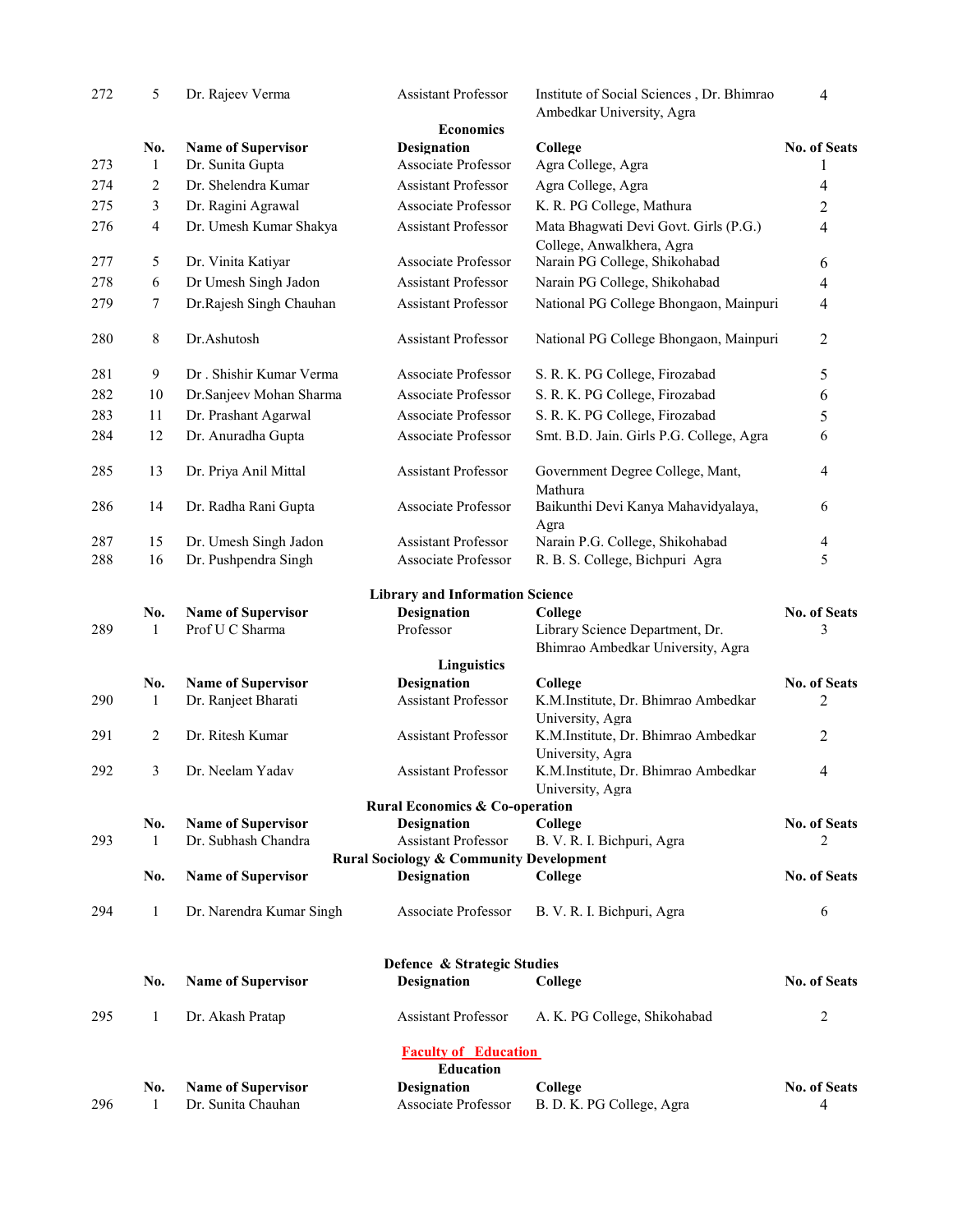| 297 | 2   | Dr. Lata Chandola              | <b>Associate Professor</b> | B. D. K. PG College, Agra              | 4                   |
|-----|-----|--------------------------------|----------------------------|----------------------------------------|---------------------|
| 298 | 3   | Dr. Basant Bahadur Singh       | Associate Professor        | R. B. S. College, Agra                 | 3                   |
| 299 | 4   | Dr. Tanuja Agarwal             | Associate Professor        | K R Girls Degree College, Mathura      | 2                   |
| 300 | 5   | Dr. Alok Kumar Pandey          | <b>Assistant Professor</b> | A.K. College Shikohabad                | $\overline{4}$      |
| 301 | 6   | Dr. Ashish Kumar               | <b>Assistant Professor</b> | Bhadawar Vidya Mandir P.G. College,    | 4                   |
|     |     |                                |                            | Bah Agra                               |                     |
| 302 | 7   | Dr. Geeta Yadav                | Associate Professor        | A.K. College Shikohabad                | 6                   |
| 303 | 8   | Dr. Harish Chand               | <b>Assistant Professor</b> | R.B.S. College, Agra                   | 4                   |
| 304 | 9   | Dr. Kaushlendra Kumar          | Associate Professor        | A.K. College Shikohabad                | 6                   |
| 305 | 10  | Dr. Lokesh Yadav               | <b>Assistant Professor</b> | A.K. College Shikohabad                | 6                   |
| 306 | 11  | Dr. Nirbhay Singh              | Associate Professor        | Bhadawar Vidya Mandir P.G. College,    | 2                   |
|     |     |                                |                            | Bah Agra                               |                     |
| 307 | 12  | Dr. Satyendra Singh            | <b>Assistant Professor</b> | Govt. Degree College, Mant, Mathura    | 4                   |
|     |     |                                |                            |                                        |                     |
| 308 | 13  | Dr. Sneh Lata Chaturvedi       | <b>Associate Professor</b> | A.K. College Shikohabad                | 6                   |
| 309 | 14  | Dr. Vandana Kaushik            | <b>Assistant Professor</b> | Baikunthi Devi Kanya Mahavidyalaya,    | 4                   |
|     |     |                                |                            | Agra                                   |                     |
| 310 | 15  | Dr.Sanjay Kumar Yadav          | Associate Professor        | A.K. College Shikohabad                | 6                   |
| 311 | 16  | Dr.Smt Savita Singh            | Associate Professor        | A.K. College Shikohabad                | 6                   |
| 312 | 17  | Dr. Pankaj Kumar Mishra        | Associate Professor        | Dau Dayal Mahila PG College, Firozabad | 6                   |
|     |     |                                | <b>Physical Education</b>  |                                        |                     |
|     | No. | <b>Name of Supervisor</b>      | <b>Designation</b>         | College                                | <b>No. of Seats</b> |
| 313 | 1   | Dr Amit Rawat                  | Associate Professor        | Agra College, Agra                     | 6                   |
| 314 | 2   | Dr Anil Kumar                  | <b>Assistant Professor</b> | A.K. College Shikohabad                | $\overline{c}$      |
| 315 | 3   | Dr Dalveer Singh Kaunteya      | <b>Assistant Professor</b> | K.R P.G. College, Mathura              | 4                   |
| 316 | 4   | Dr Jagdish Yadav               | Associate Professor        | A.K. College Shikohabad                | $\overline{c}$      |
| 317 | 5   | Dr Sunil Babu Chaudhary        | Associate Professor        | Balwant Vidyapeeth Rural Institute,    | 4                   |
|     |     |                                |                            | Bichpuri                               |                     |
| 318 | 6   | Dr. Anupam Saxena              | Associate Professor        | Baikunthi Devi Kanya Mahavidyalaya,    | 6                   |
|     |     |                                |                            | Agra                                   |                     |
| 319 | 7   | Dr. Jaswant Singh              | <b>Assistant Professor</b> | A.K. College Shikohabad                | 4                   |
| 320 | 8   | Dr. Mithilesh Kumar Singh      | <b>Assistant Professor</b> | R.B.S. College, Agra                   | 4                   |
| 321 | 9   | Dr. Shafi Mohammad             | <b>Assistant Professor</b> | A.K. College Shikohabad                | 4                   |
| 322 | 10  | Dr. Lokendra Pal Singh Chauhan | Associate Professor        | Agra College, Agra                     | 6                   |

#### Faculty of Home Science

|     | <b>Home Science</b> |                           |                            |                                                                  |                     |  |  |
|-----|---------------------|---------------------------|----------------------------|------------------------------------------------------------------|---------------------|--|--|
|     | No.                 | <b>Name of Supervisor</b> | <b>Designation</b>         | College                                                          | <b>No. of Seats</b> |  |  |
| 323 |                     | Prof. Achla Gakkhar       | Professor                  | Home Science Institute, Dr. Bhimrao<br>Ambedkar University, Agra |                     |  |  |
| 324 |                     | Dr. Archana Singh         | Associate Professor        | Home Science Institute, Dr. Bhimrao<br>Ambedkar University, Agra |                     |  |  |
| 325 | 3                   | Dr. Nidhi Singh           | <b>Assistant Professor</b> | Institute of Oriental Philosophy,<br>Vrindaban Mathura           | 4                   |  |  |
| 326 | 4                   | Dr. Renu Garg             | Associate professor        | Institute of Oriental Philosophy,<br>Vrindaban Mathura           | 4                   |  |  |
| 327 | 5                   | Dr. Sunita Tripathi       | Assistant Professor        | K.R.G.PG College Mathura                                         |                     |  |  |
| 328 | 6                   | Dr. Kiran Singh           | Associate Professor        | Smt. B.D. Jain. Girls P.G. College, Agra                         | ∍                   |  |  |

#### **Faculty of Law**

|     | Law |                           |                     |                   |                     |  |
|-----|-----|---------------------------|---------------------|-------------------|---------------------|--|
|     | No. | <b>Name of Supervisor</b> | <b>Designation</b>  | College           | <b>No. of Seats</b> |  |
| 329 |     | Dr. Shiti Kanth Dubey     | Associate Professor | Agra College Agra |                     |  |
| 330 |     | Dr. Gaurav Kaushik        | Asstt. Professor    | Agra College Agra |                     |  |
| 331 |     | Dr. Manish Shanker Tiwari | Associate Professor | Agra College Agra | $\gamma$            |  |
| 332 | 4   | Dr. Shobh Nath Jaisal     | Associate Professor | Agra College Agra |                     |  |